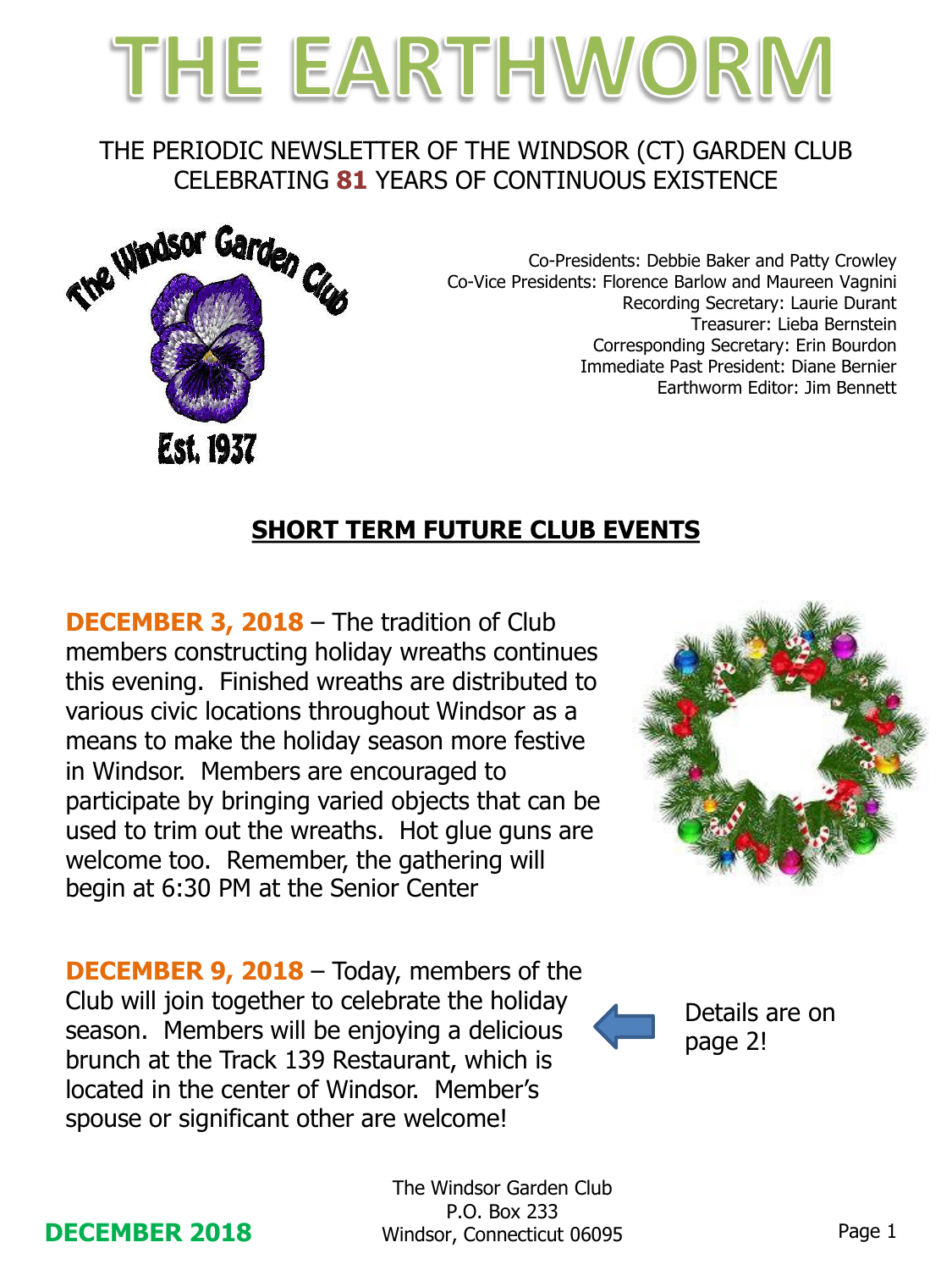# **HOLIDAY BRUNCH DETAILS**

| <b>WHERE</b>                                                                                                                                                            | Track 139 Restaurant (Windsor Center)                                                                                                                                                                                                                                                                                  |  |
|-------------------------------------------------------------------------------------------------------------------------------------------------------------------------|------------------------------------------------------------------------------------------------------------------------------------------------------------------------------------------------------------------------------------------------------------------------------------------------------------------------|--|
| <b>WHEN</b>                                                                                                                                                             | Sunday, December 9, 2018 beginning at 12:00 PM                                                                                                                                                                                                                                                                         |  |
| <b>ENTREE CHOCIES</b>                                                                                                                                                   | 1. Chicken Puttanesca<br>2. Shrimp Scampi<br>3. Fettuccini Bolognese                                                                                                                                                                                                                                                   |  |
| <b>DESSERT CHOICES</b>                                                                                                                                                  | 1. Key Lime Pie<br>2. Tiramisu<br>3. Triple Chocolate Mousse                                                                                                                                                                                                                                                           |  |
| <b>MISCELLANEOUS</b>                                                                                                                                                    | Dinner includes salad, entrée, dessert, soft drinks and gratuity.<br>Alcohol is purchased on your own.<br>Cost per person is \$30.00 via a check made payable to "The<br>Windsor Garden Club". Checks can be presented at the wreath<br>making meeting (December 3rd) or mailed to P.O. Box 233,<br>Windsor, CT 06095. |  |
| If you are going to attend, please inform Diane Bernier of your entrée choice by<br>November 25, 2018. Diane can be reached at 860-219-1419 or via dmsbernier@gmail.com |                                                                                                                                                                                                                                                                                                                        |  |

# **FUTURE EVENTS CALENDAR**

| <b>DATE</b>       | <b>EVENT</b>                                                                 |
|-------------------|------------------------------------------------------------------------------|
| January TBD, 2019 | <b>Executive Board Meeting</b>                                               |
| February 11, 2019 | February 2019 business meeting - "Soup Talk"                                 |
| March 11, 2019    | March 2019 business meeting with guest speaker                               |
| April 8, 2019     | April 2019 business meeting with guest speaker                               |
| May 6, 2019       | May 2019 business meeting $-$ member plant swap                              |
| May 11, 2019      | 2019 Garden Mart fundraising event on the Town Green                         |
| June 10, 2019     | June 2019 summer social meeting                                              |
| July 8, 2019      | July 2019 summer social meeting                                              |
| July 13, 2019     | 2019 Garden Tour fundraising event titled:<br>"A Midsummer Gardeners' Dream" |
| August 12, 2019   | August 2019 summer social meeting                                            |

As the date of an event draws closer, more detailed information will be provided in upcoming issues of the EARTHWORM.